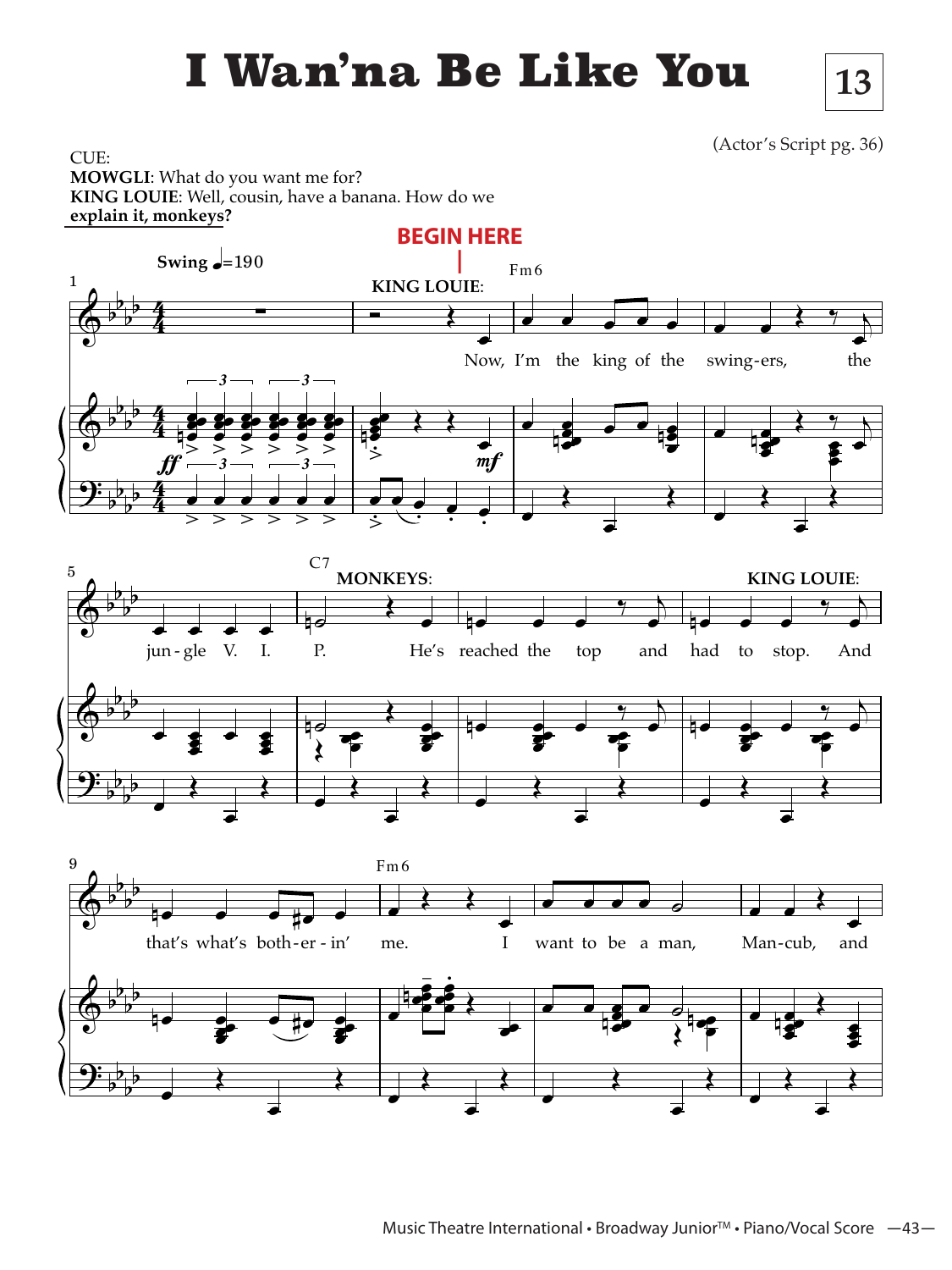#13 – *I Wan'na Be Like You*



œ œ œ œ

œ

च<br>● <sub>प़</sub>ञ

œ

œ œ

 $\overrightarrow{•}$